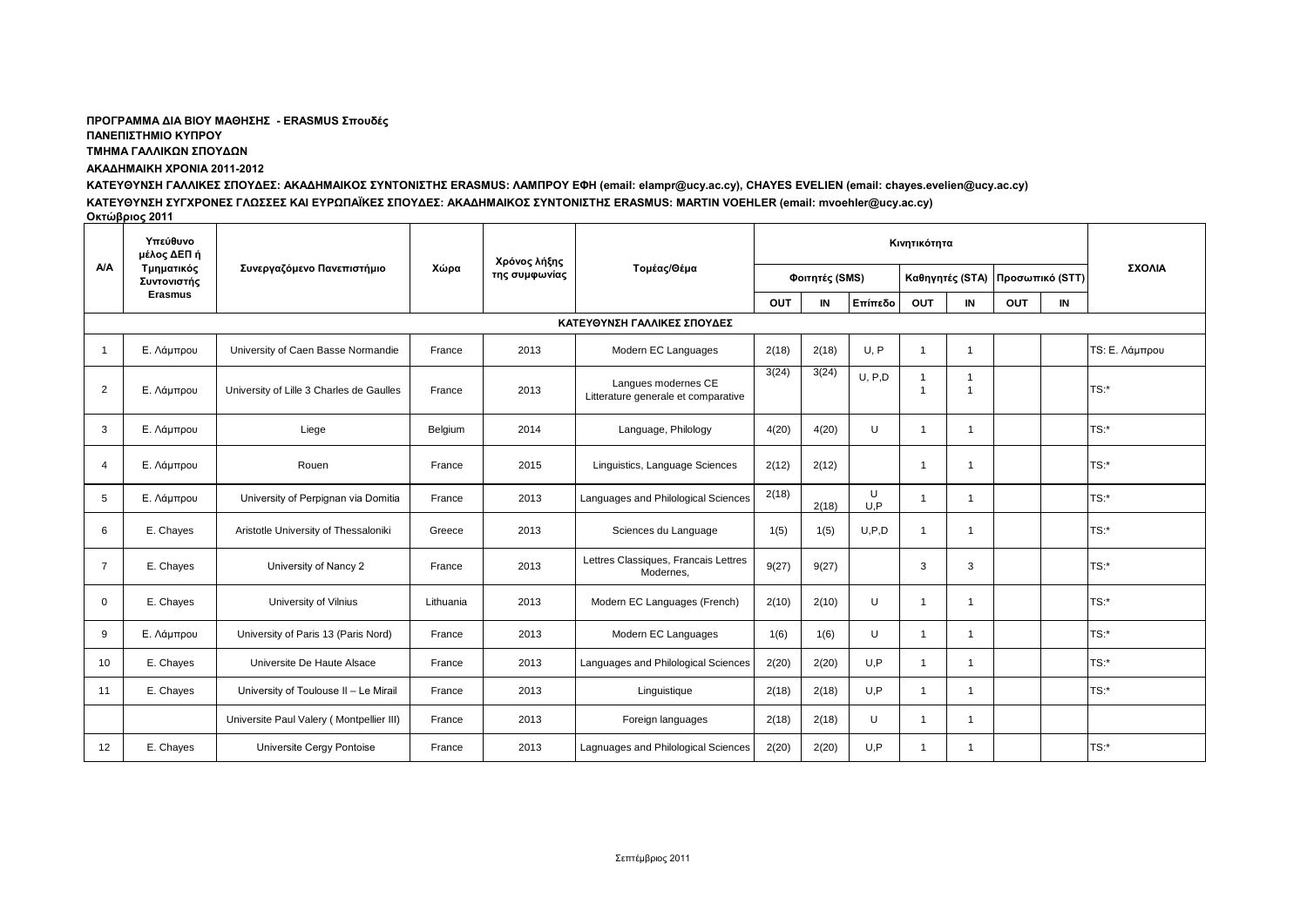#### ΠΡΟΓΡΑΜΜΑ ΔΙΑ ΒΙΟΥ ΜΑΘΗΣΗΣ - ERASMUS Σπουδές **ΠΑΝΔΠΙΣΗΜΙΟ ΚΤΠΡΟΤ ΤΜΗΜΑ ΓΑΛΛΙΚΩΝ ΣΠΟΥΔΩΝ**

#### **ΑΚΑΔΗΜΑΙΚΗ ΧΡΟΝΙΑ 2011-2012**

ΚΑΤΕΥΘΥΝΣΗ ΓΑΛΛΙΚΕΣ ΣΠΟΥΔΕΣ: ΑΚΑΔΗΜΑΙΚΟΣ ΣΥΝΤΟΝΙΣΤΗΣ ERASMUS: ΛΑΜΠΡΟΥ ΕΦΗ (email: elampr@ucy.ac.cy), CHAYES EVELIEN (email: chayes.evelien@ucy.ac.cy) ΚΑΤΕΥΘΥΝΣΗ ΣΥΓΧΡΟΝΕΣ ΓΛΩΣΣΕΣ ΚΑΙ ΕΥΡΩΠΑΪΚΕΣ ΣΠΟΥΔΕΣ: ΑΚΑΔΗΜΑΙΚΟΣ ΣΥΝΤΟΝΙΣΤΗΣ ERASMUS: MARTIN VOEHLER (email: mvoehler@ucy.ac.cy) **Οκτώβριος 2011** 

|            | Υπεύθυνο<br>μέλος ΔΕΠ ή<br>Τμηματικός<br>Συντονιστής | Συνεργαζόμενο Πανεπιστήμιο                       | Χώρα        | Χρόνος λήξης<br>της συμφωνίας | Τομέας/Θέμα                                        | Κινητικότητα   |                |         |                     |                |                                 |    |                |
|------------|------------------------------------------------------|--------------------------------------------------|-------------|-------------------------------|----------------------------------------------------|----------------|----------------|---------|---------------------|----------------|---------------------------------|----|----------------|
| <b>A/A</b> |                                                      |                                                  |             |                               |                                                    | Φοιτητές (SMS) |                |         |                     |                | Καθηγητές (STA) Προσωπικό (STT) |    | ΣΧΟΛΙΑ         |
|            | <b>Erasmus</b>                                       |                                                  |             |                               |                                                    | <b>OUT</b>     | IN             | Επίπεδο | <b>OUT</b>          | IN             | <b>OUT</b>                      | IN |                |
| 13         | E. Chayes                                            | Universite du Maine                              | France      | 2013                          | Languages and Philological Sciences                | 2(20)          | 2(20)          | U.P     |                     | $\overline{1}$ |                                 |    | $TS:$ *        |
| 14         | E. Chayes                                            | University of Poitiers                           | France      | 2012                          | Linguistique                                       | 2(24)          | 2(24)          | U, P    | -1                  | -1             |                                 |    | TS: Ε. Λάμπρου |
| 15         | E. Chayes                                            | Universite Francois Rabelais (Tours)             | France      | 2013                          | Languages and Philological Sciences                | 3(30)          | 3(30)          | U       | $\mathbf{1}$        | $\mathbf{1}$   |                                 |    | $TS:$ *        |
| 16         | E. Chayes                                            | University of Fribourg                           | Switzerland | 2013                          | Langue et litterature frangaise                    | 2(10)          |                | U, P.D  | $\overline{1}$      | $\overline{1}$ |                                 |    | TS:            |
| 17         | E. Chayes                                            | Universite Jean Moulin Lyon 3                    | France      | 2013                          | Langues/Languages & Philological<br>Sciences       | 2(12)          | 3(12)          | U       | $\overline{1}$      | $\mathbf{1}$   |                                 |    | $TS:$ *        |
| 18         | E. Chayes                                            | L Universite de Franche-Comte                    | France      | 2013                          | Langues et philology (francais)                    | 2(18)          | 2(18)          | U.P     | $\overline{1}$      | $\overline{1}$ |                                 |    | $TS:$ *        |
| 19         | Ε. Λάμπρου                                           | Universite Francois Rabelais(Tours)              | France      | 2014                          | Foreign languages                                  | 2(12)          | 2(12)          | U       | $\mathbf{1}$        | $\mathbf{1}$   |                                 |    | TS: Ε. Λάμπρου |
| 20         | Ε. Λάμπρου                                           | Liege                                            | Belgium     | 2013                          | <b>Translation Interpretation</b>                  | 1(10)          | 1(10)          | U.P     | -1                  |                |                                 |    | $TS:$ *        |
| 21         | E. Chayes                                            | Katholische Universitat Eichstatt-<br>ingolstadt | Germany     | 2013                          | Languages and Philological<br>Sciences(French)     | 2(12)<br>2(12) | 2(12)<br>2(12) | U<br>U  | $\overline{1}$<br>1 | -1             |                                 |    | TS:            |
| 22         | E. Chayes                                            | Durham University                                | UK          | 2013                          | French Language                                    |                |                |         | 1                   |                |                                 |    | $TS:$ *        |
| 23         | E. Chayes                                            | Universite Blaise-Pascal-Clermont-<br>Ferrand II | France      | 2014                          | Languages and Philological Scienes<br>Linguistique | 2(24)          | 2(24)          | U.P     | 2                   | $\overline{2}$ |                                 |    | $TS:$ *        |
| 24         | E. Chayes                                            | Universite de Mons Hainant                       | Belgium     | 2014                          | <b>Translation Studies</b>                         | 2(20)          | 1(10)          | U.P     | 1                   |                |                                 |    | TS:            |
| 25         | E. Chayes                                            | University of Genoa                              | France      | 2012                          | Languages and Philological Sciences                | 2(20)          |                | P.D     | $\overline{1}$      |                |                                 |    |                |
| 26         | E. Chayes                                            | Universite Sorbonne Nouvelle-Paris 3             | France      | 2013                          | Languages and Philological Science                 | 2(20)          | 2(20)          | U.P     | 2                   | -1             |                                 |    | TS: M. Chehab  |